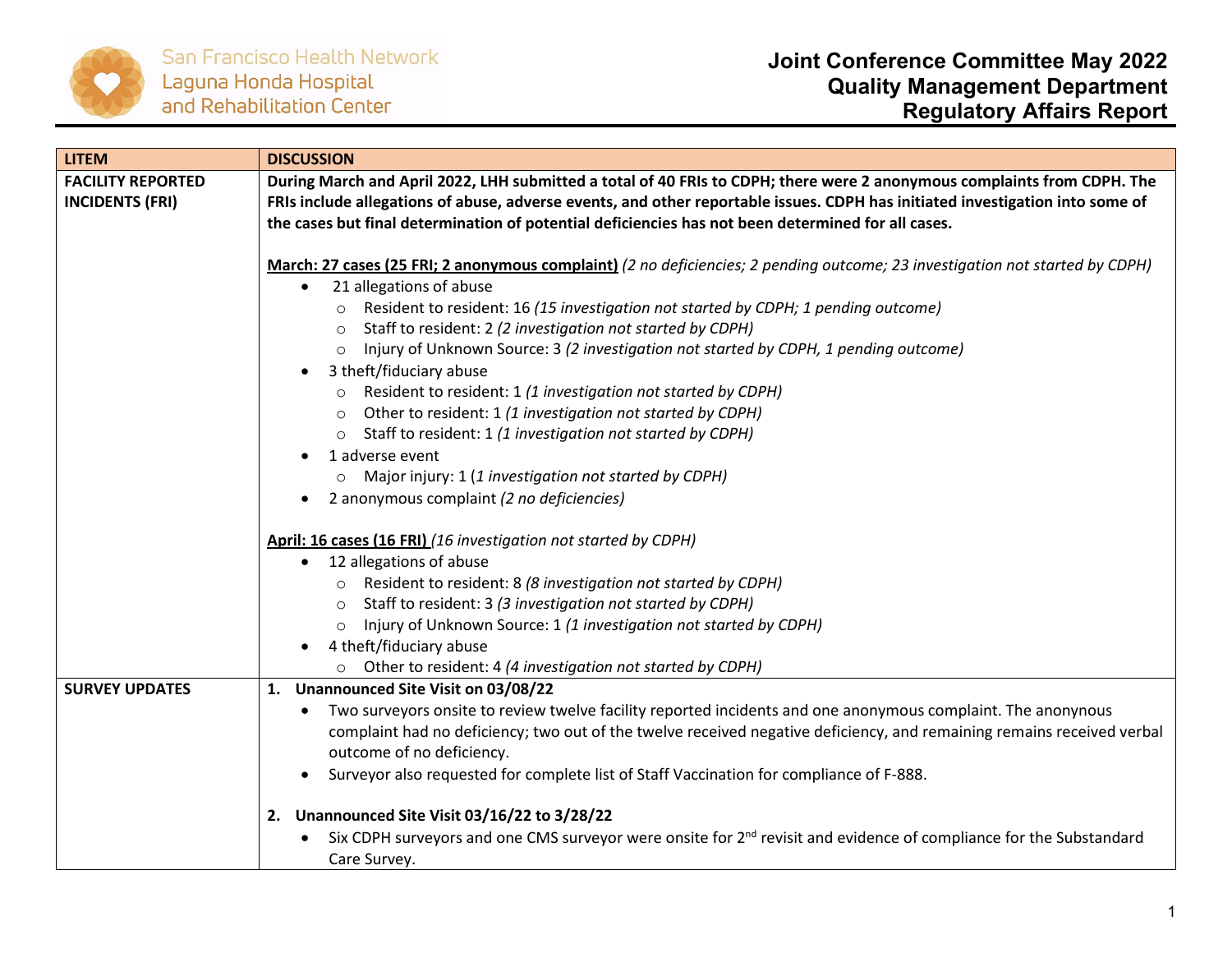

|                                 | During the 2 <sup>nd</sup> revisit survey, CDPH suveyors issued Immediate Jeopardy on 3/22/22 due to additional 4 findings.<br>Immediated Jeopardy was lifted on 3/27/22.<br>On 3/28/22, 2 <sup>nd</sup> revisit survey continued to have findings related to PASARR, care plan, possession of contraband items,<br>$\bullet$<br>and facility assessment. |
|---------------------------------|-----------------------------------------------------------------------------------------------------------------------------------------------------------------------------------------------------------------------------------------------------------------------------------------------------------------------------------------------------------|
|                                 | 3. Site Visit on 04/11/22 to 4/13/22 Termination Revisit<br>Eleven surveyors (9 CDPH surveyors and 2 CMS surveyors) were onsite<br>Exit conference on 4/13/22 with 27 prelimiary findings related to care plan, assessment, missed medications, and<br>infection prevention control issues.                                                               |
| <b>PLAN OF CORRECTION</b>       | 1. Resubmitted POC on 03/08/22                                                                                                                                                                                                                                                                                                                            |
| <b>UPDATES/REPORTING</b>        | a. F 689 Free of Accident Hazards/Supervision/Devices (from the Substandard Care Revisit on January 20 <sup>th</sup> and 21 <sup>st</sup> )<br>i. Scope and Severity $E = A$ pattern with no actual harm with potential for more than minimal harm that is not<br>immediate jeopardy.                                                                     |
|                                 | 2. Submitted Plan of Action (POA) on 03/25/22                                                                                                                                                                                                                                                                                                             |
|                                 | a. Immediate Jeopardy was placed on the facility on March 22 <sup>nd</sup> around 1600. A POA was accepted by CDPH on March 25 <sup>th</sup>                                                                                                                                                                                                              |
|                                 | 3. Resubmitted POC on 04/05/22                                                                                                                                                                                                                                                                                                                            |
|                                 | a. F 684 Quality of Care                                                                                                                                                                                                                                                                                                                                  |
|                                 | b. F 755 Pharmacy Services                                                                                                                                                                                                                                                                                                                                |
|                                 | 4. Submitted POC on 04/05/22                                                                                                                                                                                                                                                                                                                              |
|                                 | a. F 600 Freedom from Abuse, Neglect, and Exploitation                                                                                                                                                                                                                                                                                                    |
|                                 | 5. Submitted POC on 04/08/22                                                                                                                                                                                                                                                                                                                              |
|                                 | a. F 645 PASARR Screening for MD & ID                                                                                                                                                                                                                                                                                                                     |
|                                 | b. F 656 Develop/Implement Comprehensive Care Plan                                                                                                                                                                                                                                                                                                        |
|                                 | c. F 689 Free of Accident Hazards/Supervision/Devices                                                                                                                                                                                                                                                                                                     |
|                                 | d. F 838 Facility Assessment                                                                                                                                                                                                                                                                                                                              |
| <b>EMAIL/TELEPHONE</b>          | Total of 12 FRIs were investigated through document requests                                                                                                                                                                                                                                                                                              |
| <b>REQUESTS IN LIEU OF SITE</b> | January:                                                                                                                                                                                                                                                                                                                                                  |
| <b>VISITS</b>                   | 1. Telephone/email request (3/1/2022): 2 FRI related to allegation of abuse                                                                                                                                                                                                                                                                               |
|                                 | Telephone/email request (3/2/2022): 1 FRI related to allegation of abuse<br>2.                                                                                                                                                                                                                                                                            |
|                                 | Telephone/email request (3/8/2022): 1 FRI related to allegation of abuse<br>3.                                                                                                                                                                                                                                                                            |
|                                 | Telephone/email request (3/14/2022): 2 FRI related to allegation of abuse<br>4.                                                                                                                                                                                                                                                                           |
|                                 | Telephone/email request (3/18/2022): 1 FRI related to AWOL, 2 FRI related to allegation of abuse<br>5.                                                                                                                                                                                                                                                    |
|                                 | Telephone/email request (3/22/2022): 3 FRI related to allegation of abuse<br>6.                                                                                                                                                                                                                                                                           |
| <b>ONGOING SITE VISITS</b>      | None.                                                                                                                                                                                                                                                                                                                                                     |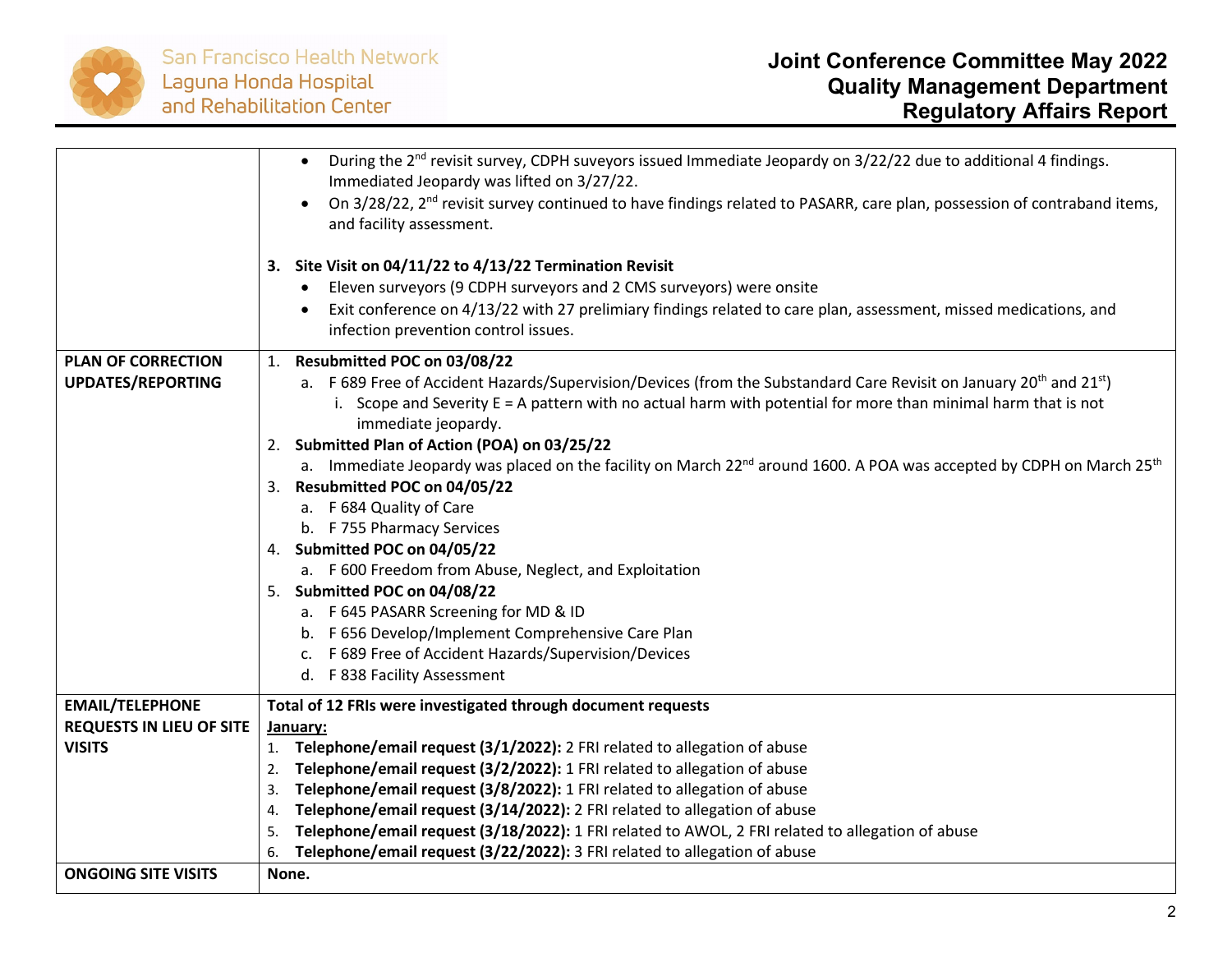

| <b>PENDING SITE VISITS</b> | 207 FRI pending without document request or call/visit.                                                                       |
|----------------------------|-------------------------------------------------------------------------------------------------------------------------------|
| <b>UPCOMING SURVEYS</b>    | None.                                                                                                                         |
| <b>CONTINUOUS SURVEY</b>   | Quality Management has begun daily rounding across units to ensure the best practices are being implemented as it relates to  |
| <b>READINESS AND</b>       | infection prevention and control, risk management, patient safety, and regulatory expectations. Daily feedback will be shared |
| <b>EDUCATIONAL UPDATES</b> | with the unit leadership.                                                                                                     |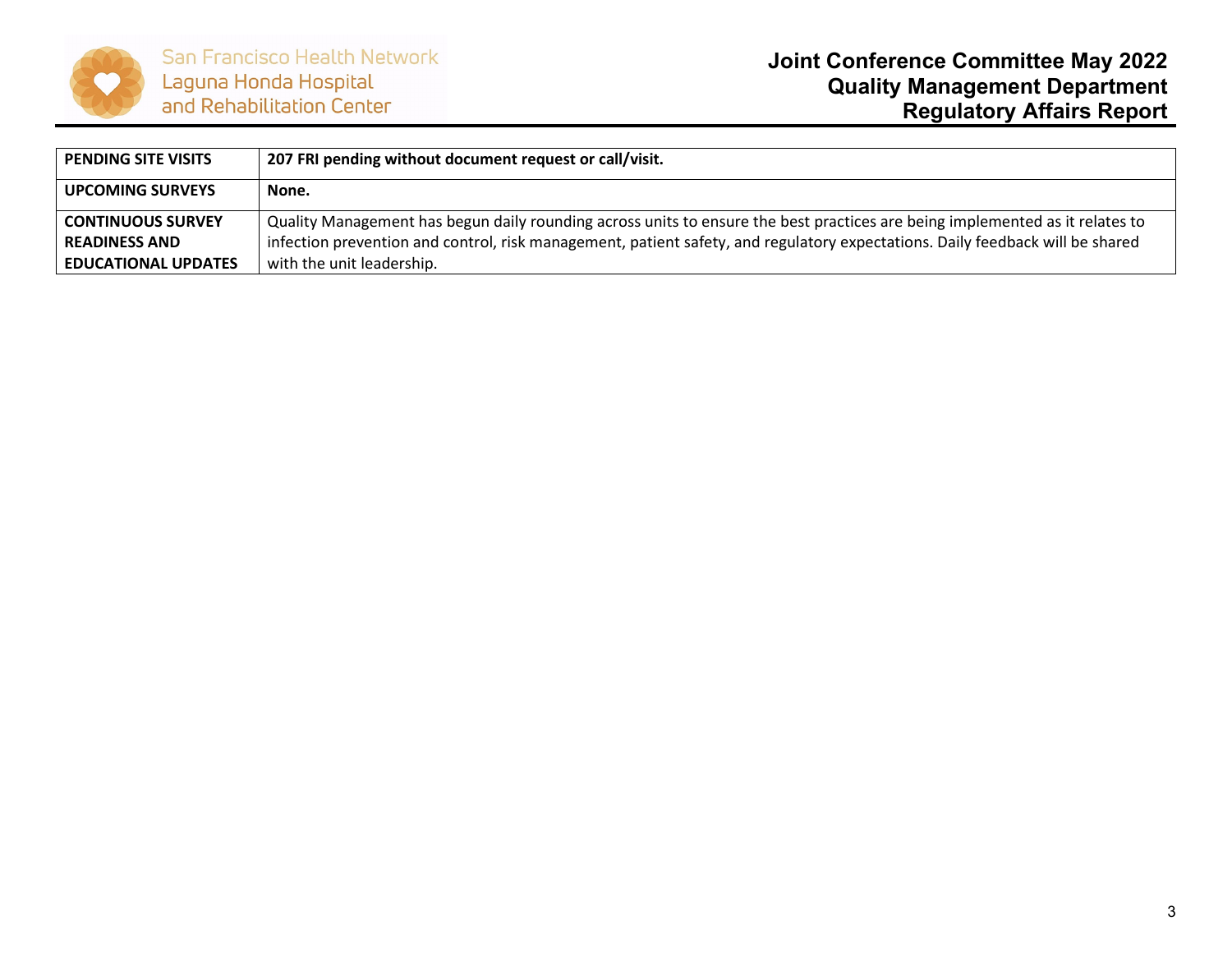